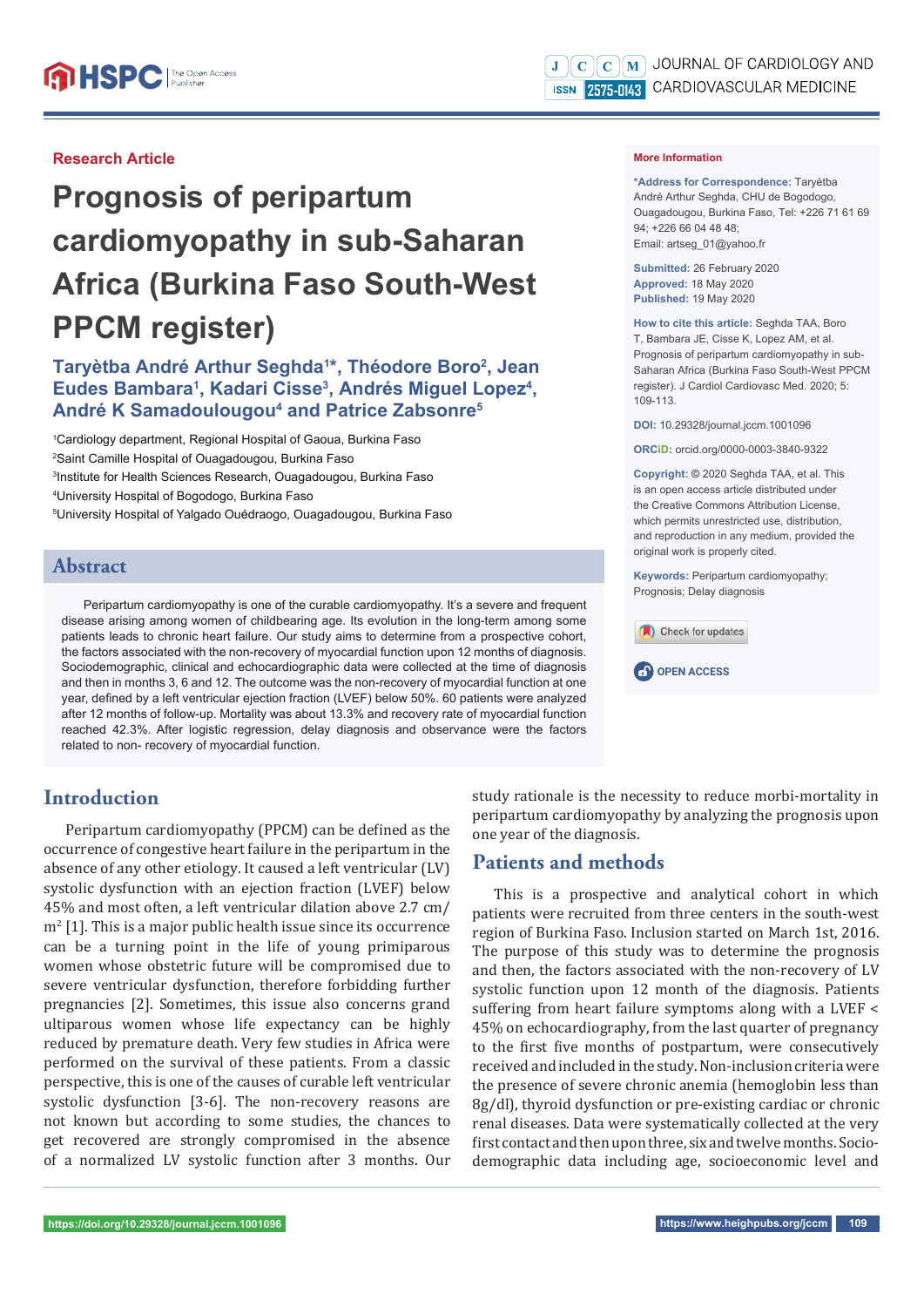

number of parity were the study variables. As for clinical data, these included clinical signs, diagnosis delay, complications and treatment provided. Echographic data LV diameter and ejection fraction measured by the Simpson method. Biological data were hemoglobin and serum creatinine. Non-recovery of systolic function at one year was defined by LV systolic function < 50%. Observance was deemed good if the treatment was not interrupted more than one week. Morbi- mortality rates were estimated by death and rehospitalization. We conducted a bivariate comparative analysis of the two groups of patients namely, those with a one-year LVEF  $\geq$  50% and the others with LVEF < 50%. We assumed that our data were complying with a normal law. The Chisquare test was used with a significance threshold value  $p \leq 0.05$ . The correlation between ventricular diameters, ejection fraction, and time limit for treatment provision was assessed through the visual appreciation of point clouds tendency approximated by a straight line and correlation coefficient r. The correlation will be deemed moderate to good and strong to excellent, respectively for coefficients r between 0.5-0.74 and 0.75-1. Factors associated with non-recovery of myocardial function were determined based on multivariate logistic regression.

#### **Results**

From enrollment to follow-up period going from March 1st, 2016 to June  $31<sup>st</sup>$ , 2018, 66 female patients suffered from a CMPP among which 6 were out of reach. The average duration of follow-up was 318.2 days ± 14.2; IC [289.6; 346.7]. Eight deaths were reported, corresponding to a mortality rate of 13.3%. At the end of 12 months of follow-up, 22 patients had their LVEF higher or equal to 50%, corresponding to a recovery rate of 42.3%.

#### **Sociodemographic features and medical treatment of patients**

Patients' mean age was 26.6 years± 7.39, CI to 95% [24.7; 28.5] and all of them had a low socio-economic level. The average number of pregnancies per woman was  $3.4 \pm 2.4$ with extremes estimated at 1 and 14. Primiparous and grand multiparous women (number of parity  $\geq 4$ ) respectively represented 18.3% and 35%. As for therapeutic drug perspective, patients were treated with diuretics (100%), angiotensin-converting enzyme inhibitors or angiotensin receptors blockers (100%), spironolactone (*n* = 50, 96.1%), beta blockers (*n* = 24). 46.1%), bromocriptine (*n* = 6, 11.5%) and vitamin K antagonists (*n* = 2, 3.8%).

#### **Clinical and echocardiographic variables predicting a non-recovery of myocardial function at 12 months**

In univariate analysis, advanced age, diagnosis delay, and observance (Table 1) were the clinical predictors of nonrecovery of myocardial function upon one year.

Still regarding the univariate analysis, LV diameter especially when it was much dilated and altered ejection fraction were echocardiographic predictors (Table 2).

#### **Correlation between diagnosis delay and echocardiographic predictors of non-recovery of myocardial function**

LV end-diastolic diameter at the time of diagnosis (LVEDD0) is the most positively correlated with diagnosis delay (correlation coefficient 0.79). LV ejection fraction at the time of diagnosis (LVEF0) is the least negatively correlated with diagnosis delay (correlation coefficient -0.36).

Graph 1 analyze correlation between LVEDD, measured at admission, at three, six and twelve months and the diagnosis timelines. Graph 2 analyze correlation between LVEF, measured at admission, at three, six and twelve months and the diagnosis delay.

Factors associated with non-recovery of myocardial function at 12 months.

In multivariate analysis, diagnosis delay and observance were factors associated to non-recovery of myocardial function (Table 3).

| Table 1: Clinical preditors of non-recovery of myocardial function at one year. |                               |                            |                             |        |  |  |  |
|---------------------------------------------------------------------------------|-------------------------------|----------------------------|-----------------------------|--------|--|--|--|
| <b>Variables</b>                                                                | General population $(n = 52)$ | LVEF < $50\%$ ( $n = 30$ ) | LVEF ≥ 50% ( $n = 22$ )     | D      |  |  |  |
| Mean age (years)                                                                | $27.2 \pm 7.7$                | $29.5 \pm 8.1$             | $24 \pm 5.9$                | 0.005  |  |  |  |
| Prepartum diagnosis                                                             | 2(3.85%)                      | 2(6.67%)                   | $0(0\%)$                    | 0.217  |  |  |  |
| Mean diagnosis delay (days)                                                     | $53.5 \pm 59.1$ (37.1; 70)    | $79 \pm 64.4$ (54.9 ; 103) | $18.9 \pm 24 (8.2 ; 29.59)$ | 0.0001 |  |  |  |
| Early diagnosis                                                                 | 30 (57.6%)                    | 12 (40%)                   | 18 (81.8%)                  | 0.003  |  |  |  |
| Complication at admission                                                       | 17 (32.7%)                    | 13 (43.3%)                 | 4 (18.2%)                   | 0.056  |  |  |  |
| Poor adherence                                                                  | 27 (51.9%)                    | 20 (66.7%)                 | 7 (31.8%)                   | 0.013  |  |  |  |

**Table 2:** Echocardiographic predictors of non-recovery of myocardial function at one year.

| <b>Variables</b>                                                                                       | Total group (52)             | LVEF < 50% ( $n = 30$ )      | LVEF ≥ 50% ( <i>n</i> = 22) | p         |
|--------------------------------------------------------------------------------------------------------|------------------------------|------------------------------|-----------------------------|-----------|
|                                                                                                        |                              | Echocardiographic data       |                             |           |
| LVEDD 0                                                                                                | $62.1 \pm 5.7$ (60.5; 63.7)  | $64.6 \pm 5.3$ (62.6; 66.6)  | $58.8 \pm 4.4$ (56.8; 60.7) | p < 0.001 |
| LVEDD 3                                                                                                | $58.3 \pm 6.3$ (56.5; 60.1)  | $60.7 \pm 6.24$ (58.3; 63.1) | $55.1 \pm 4.8$ (52.9; 57.3) | 0.0006    |
| LVEDD 6                                                                                                | $56.6 \pm 7.2$ (54.6; 58.7)  | $59.8 \pm 6.9$ (57.2; 62.3)  | $52.4 \pm 5.2$ (50.1; 54.7) | p < 0.001 |
| <b>LVEF0</b>                                                                                           | $28.6 \pm 8.04$ (26.3; 30.8) | $26.7 \pm 8.5$ (23.5; 29.9)  | $31.1 \pm 6.6$ (28.2; 34.1) | 0.023     |
| LVEF <sub>3</sub>                                                                                      | $39.2 \pm 11.5$ (36; 42.5)   | $32.9 \pm 9.5$ (29.3; 36.5)  | $47.6 \pm 8.2$ (44; 51.3)   | p < 0.001 |
| LVEF 6                                                                                                 | $43.4 \pm 13(39.8; 47)$      | $35.6 \pm 10.2$ (31.8; 39.5) | $54 \pm 7.8$ (50.5; 57.4)   | p < 0.001 |
| LVEDD: Left Ventricle End Diastolic Diameter, (0: at admission; 3: at three months; 6: at six months). |                              |                              |                             |           |

LVEF: Left Ventricle Ejection Fraction, (0: at admission; 3: at three months; 6 at six months).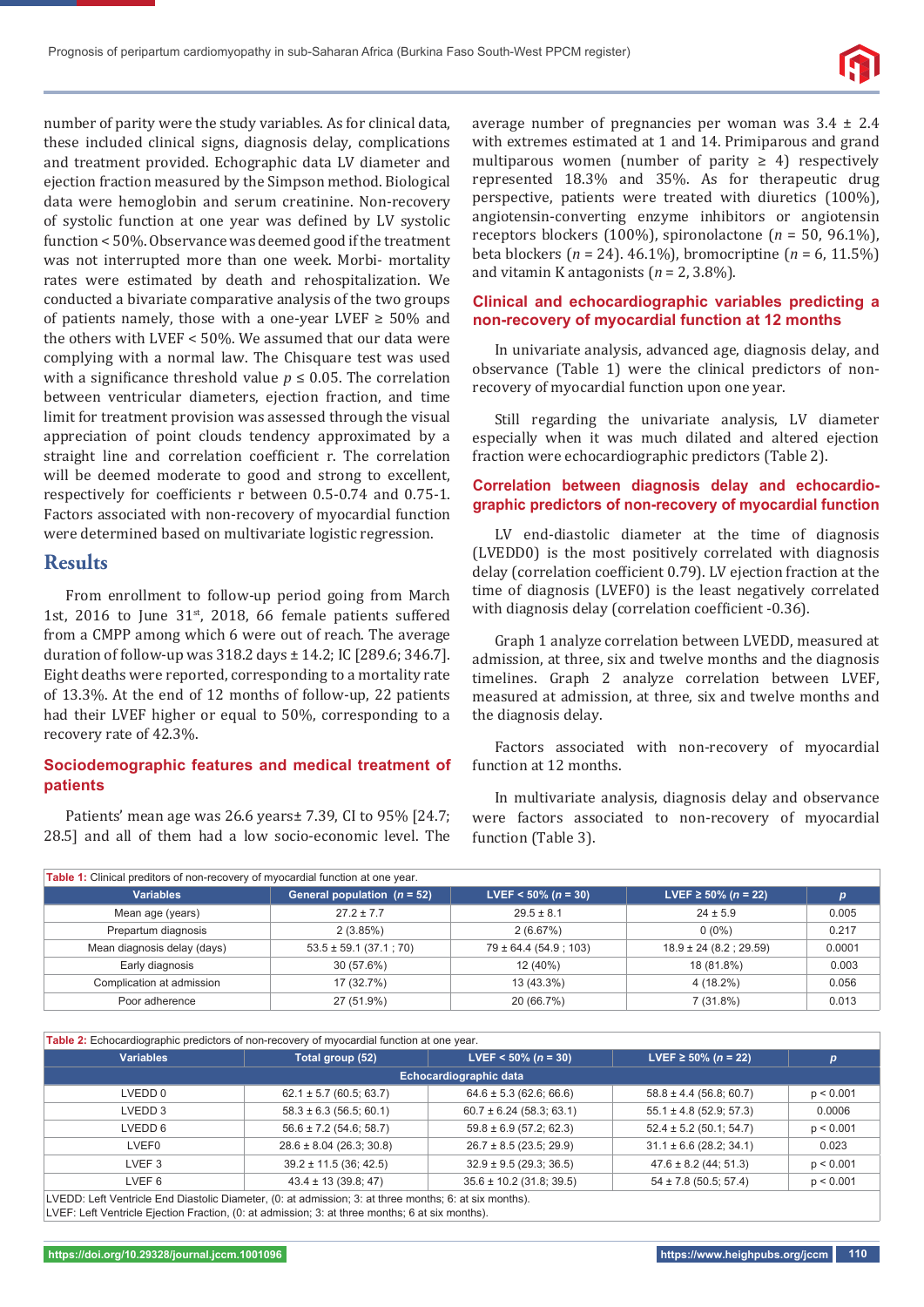

| <b>Variables</b>          | <b>Coefficient</b> | IC <sub>95%</sub> |       |
|---------------------------|--------------------|-------------------|-------|
| Diagnosis timelines       | $-0.002$           | $-0.0045; -000$   | 0.042 |
| Therapeutic compliance    | $-0.36$            | $-0.57: -0.15$    | 0.001 |
| LVEDD 0                   | $-0.013$           | $-0.04; 0.016$    | 0.36  |
| LVEF 0                    | 0.0019             | $-0.010; 0.014$   | 0.76  |
| Complication at admission | $-0.24$            | $-0.51; 0.02$     | 0.075 |

LVEDD 0: Left ventricle End Diastolic Diameter at admission. LVEF 0: Left Ventricle Ejection Fraction at admission.





## **https://doi.org/10.29328/journal.jccm.1001096 https://www.heighpubs.org/jccm 111**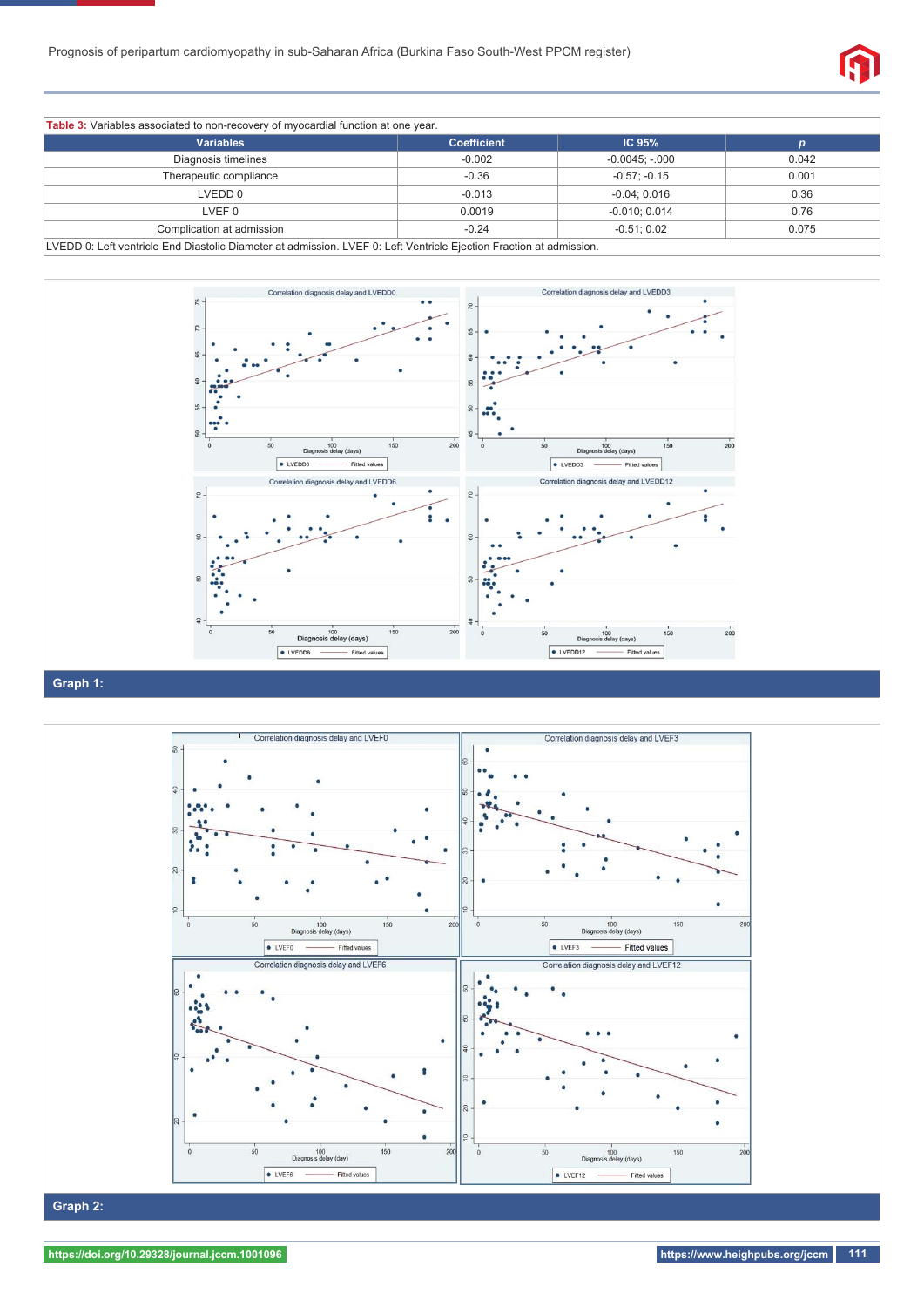## **Discussion**

PPCM is a potentially severe disease. In absence of a normal LVEF, female patients will be classified in the stage mWHO III or mWHO IV of the modified maternal risk classification of WHO. With these stages, such female patients have a cardiovascular occurrence risk in further pregnancies raising from 27% to 100% including maternal-fetal death [2]. In 1957, Meadows noted a recurrence rate of 50% with longterm irreversible inflammatory myocardial fibrosis [7].

The mortality at 12 months after diagnosis in our series was 13.3% and the recovery rate of LV myocardial function was 42.3%. Like many authors, we found a moderate to good correlation between diagnostic timelines and LVEF at 3; 6 and 12 months on one hand, and with left ventricular diameters on the other [3,5,8,9].

The later the diagnosis, the more dilated and severe will be the left ventricle and the more impaired will be the LVEF. As for univariate analysis, advanced age, delayed diagnosis, non-compliance to treatment, significant LV dilation, and collapsed ejection fraction were predictors of non-recovery of myocardial function at one year. However, we found in multivariate analysis after logistic regression that only delayed diagnosis and non-compliance to treatment were the factors statistically associated with non-recovery of myocardial function one year after the diagnosis. Our smallsized sample is the shortcoming of our results, which did not enable us to include a larger number of explanatory variables.

The delayed diagnosis favors the onset of myocardial fibrosis which impedes on the recovery chances. The diagnosis average timeline was 79 days, approximately 3 months, for the group of female patients whose LVEF upon one year is not ≥ 50%. The unfavorable socio-economic conditions are the causes of delayed consultation. Beyond this period, the recovery chances would be very low [10].

Recovery rates above 72% were observed in the SCPI study in North America, reaching 86% in patients whose initial LVEF  $\geq$  30% [8]. It is quite difficult to compare these results to ours because of the early diagnosis and the differences in therapeutics. Bromocriptine was used in very few cases in our study (11.5%). This molecule has shown very satisfactory results in terms of myocardial function recovery in many series [3,6,11,12]. The reasons for not prescribing the bromocriptine in our study were related to poverty on one hand and on the other hand to the delayed diagnosis since its prescription would not be relevant at this stage. In our study a low number of PPCM is treated with beta blocker (46%), this data can explain the elevate mortality and non-recovery of myocardial function.

Some other authors have found factors related to poor prognosis in the long term.

Such factors include the existence of the following at the diagnosis time: right ventricular dysfunction, LVEDD above 60 mm and ejection fraction below 30% [13]. Gestational high blood pressure and preeclampsia are more likely associated with a high recovery rate [14,15].

## **Conclusion**

PPCM is a severe disease among women of childbearing age. Although its initial presentation at diagnosis and its short-term evolution are unpredictable, clinical predictors of non-recovered myocardial function exist. Early treatment with heart failure drugs is the key solution to healing.

### **References**

- 1. European Society of Gynecology (ESG); Association for European Paediatric Cardiology (AEPC); German Society for Gender Medicine (DGesGM), Regitz-Zagrosek V, Blomstrom Lundqvist C, et al. ESC Guidelines on the management of cardiovascular diseases during pregnancy: the Task Force on the Management of Cardiovascular Diseases during Pregnancy of the European Society of Cardiology (ESC). Eur Heart J. 2011; 32: 3147-3197. **PubMed:** https://www.ncbi.nlm.nih.gov/pubmed/21873418
- 2. Regitz-Zagrosek V, Roos-Hesselink JW, Bauersachs J, Blomström-Lundqvist C, Cífková R, et al. ESC Scientific Document Group. 2018 ESC Guidelines for the management of cardiovascular diseases during pregnancy. Eur Heart J. 2018; 39: 3165-3241. **PubMed:** https://www.ncbi.nlm.nih.gov/pubmed/30165544
- 3. Yaméogo NV, Kagambèga LJ, Seghda TAA, Owona A, et al. Bromocriptine in Management of Peripartum Cardiomyopathy: A Randomized Study on 96 Women in Burkina Faso. J Cardiol Clin Res. 2017; 5: 1098.
- 4. Kane Ad, Mbaye M, Ndiaye MB, Diao M, Moreira PM et al.. Évolution et complications thromboemboliques de la myocardiopathie idiopathique du péripartum au CHU de Dakar : étude prospective à propos de 33 cas. J Gynécologie Obstétrique Biol Reprod. 2010; 39: 484-489.
- 5. Pio M, Afassinou Y, Baragou S, Akue EG, Péssinaba S, et al. Particularités de la cardiomyopathie du péripartum en Afrique: le cas du Togo sur une étude prospective de 41 cas au Centre Hospitalier et Universitaire Sylvanus Olympio de Lomé. PAMJ. 2014; 17: **PubMed:** https://www.ncbi.nlm.nih.gov/pmc/articles/PMC4189861/
- 6. Habedank D, Kühnle Y, Elgeti T, Dudenhausen JW, Haverkamp W, et al. Recovery from peripartum cardiomyopathy after treatment with bromocriptine. Eur Heart J. 2008; 10:1149-1151. **PubMed:** https://www.ncbi.nlm.nih.gov/pubmed/18926768
- 7. Meadows WR. Idiopathic Myocardial Failure in the Last Trimester of Pregnancy and the Puerperium. Circulation.1957; 15: 903-914. **PubMed:** https://www.ncbi.nlm.nih.gov/pubmed/13437416
- 8. McNamara DM, Elkayam U, Alharethi R, Damp J, Hsich E, et al. IPAC Investigators. Clinical Outcomes for Peripartum Cardiomyopathy in North America: Results of the IPAC Study (Investigations of Pregnancy-Associated Cardiomyopathy). J Am Coll Cardiol. 2015; 66: 905-914. **PubMed:** https://www.ncbi.nlm.nih.gov/pubmed/26293760
- 9. Evolution et facteurs pronostiques des cardiomyopathies du péripartum à Lomé. Cardiol Trop. 2013; 146.
- 10. Vanzetto G. Cardiomyopathie du péripartum. Le Praticien en Anesthésie Réanimation. 2013; 17: 180-186.
- 11. Hilfiker-Kleiner D, Haghikia A, Berliner D, Vogel-Claussen J, Schwab J, et al. Bromocriptine for the treatment of peripartum cardiomyopathy: